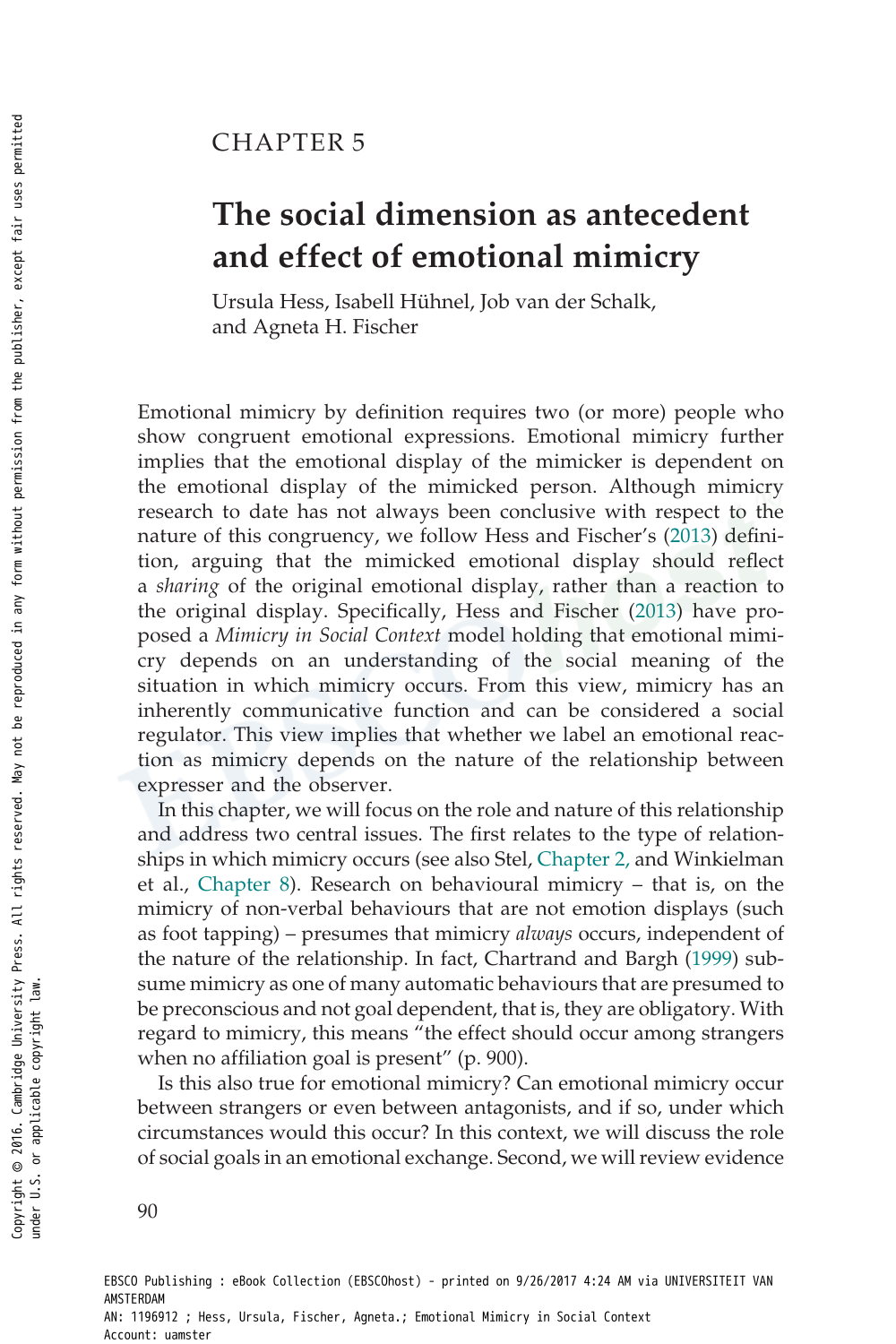on the effects of emotional mimicry on social relationships. Does emotional mimicry improve social relations in all circumstances?

#### Affiliation and similarity

Can the nature of the relationship lead to an increase or decrease in emotional mimicry? Human relationships are characterized by two fundamental behavioural intentions: affiliation and dominance (Leary, 1957). Dominance relates to the position of an individual in a social hierarchy and the behaviours used to maintain that position, whereas affiliation relates to the sociability of the individual. Humans are most comfortable in interactions in which these are balanced between interaction partners, and mimicry is one behaviour of relevance in this context. In this vein, the complementary contrast and assimilation theory as formulated by Tiedens, Chow, and Unzueta (2007) can be used to outline the conditions under which mimicry can be expected. The theory is based on interpersonal theory (Kiesler, 1982; Leary, 1957; Wiggins, 1979). Interpersonal theory predicts that demonstrations of affiliative behaviour invite similar levels of affiliation on the part of the interaction partner. That is, affiliative behaviour is reciprocated. Mimicry is one important means of reciprocating affiliation, as reflected in the reference to "social glue" (Lakin, Jefferis, Cheng, & Chartrand, 2003). Yet, interpersonal contrast and assimilation theory also predicts that dominance-relevant behaviours invite contrasting behaviours. Thus, Tiedens and Fragale (2003) found that participants exposed to a dominant confederate decreased the dominance of their postural stance, whereas participants exposed to a submissive confederate increased their dominance. Hence, we would expect that in relationships that are characterized by liking and cooperation, mimicry should be the foremost response. By contrast, in relationships characterized by dislike or competition, no mimicry or even what has been termed counterempathy (Lanzetta & Englis, 1989) – incongruent facial reactions such as smiles to the pain of others – should be found. Similar considerations apply to the emotions mimicked. Happiness, sadness, and to some degree fear in response to an external event all signal affiliation (Hess, Blairy, & Kleck, 2000; Knutson, 1996) and hence should invite mimicry. By contrast, expressions such as anger and disgust signal dominance (Hess et al., 2000; Knutson, 1996). They should invite a contrasting submissive or ingratiating response. Behavioural mimicry can serve such a function (Lakin & Chartrand, 2005), but showing anger in response to the anger of others is a provocative act that challenges the dominance display of the other. As such, we would expect the response to depend on the nature of the relationship. For example, an angry face may elicit a neutral or fear response from an individual in a subordinate position, but an angry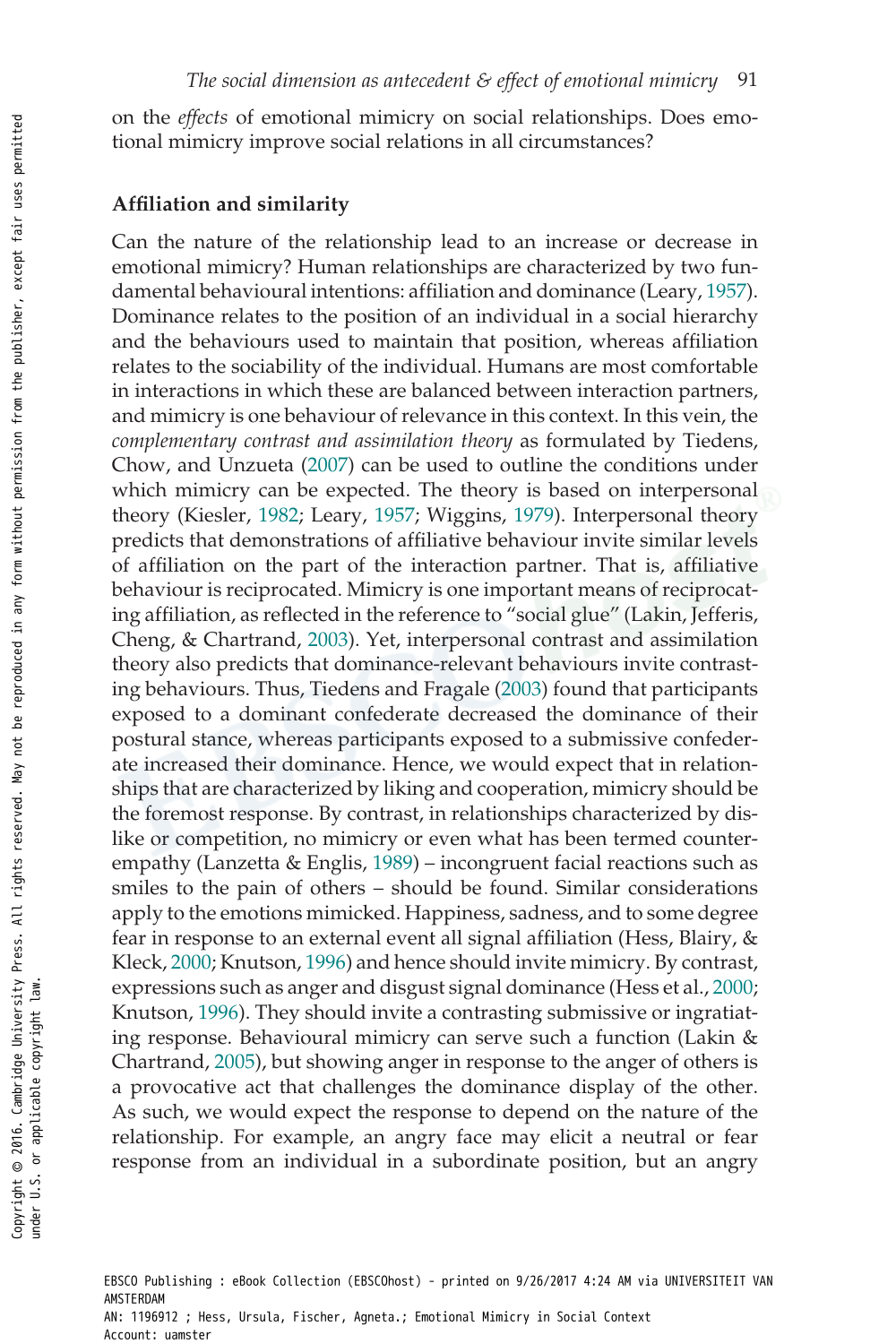response from someone with an equal or higher power position. Neither of these would represent properly speaking mimicry. In what follows, we will consider mimicry in different types of relationships.

Most direct evidence for the role of observer–expresser relationship comes from studies in which friends and strangers have been compared. For example, in a study of mimicry of pride and disgust in a spontaneous interaction, Fischer, Becker, and Veenstra (2012) found that dyads composed of friends mimic each other's smiles more than do dyads of strangers. In this study, disgust was evoked by smelling a foul odour and pride by receiving a compliment. In dyads of friends, smiles were mimicked, both those that occurred in the disgust and those that occurred in the pride context. This was not the case for dyads of strangers, suggesting that the affiliative link between friends was required for smile mimicry. As can be expected from the above, mimicry of disgust was not found at all, whether among friends or strangers, as disgust – like anger – signals dominance and hence should not invite mimicry.

In fact, in lab-based research on facial mimicry, participants are typically not personally known to each other. However, observers may nonetheless have a basic favourable or unfavourable attitude towards an unknown expresser. This may be the case because they know something about the expresser. For example, studies by Bourgeois and Hess and McHugo and colleagues show that observers mimic politicians whose political orientation they share or of whom they approve of more, compared to those who hold a different political opinion or have a negative opinion of the politician (Bourgeois & Hess, 2008; McHugo, Lanzetta, & Bush, 1991; McHugo, Lanzetta, Sullivan, Masters, & Englis, 1985).

The relationship between expresser and observer can also be manipulated, for example by inducing a positive or negative evaluation or attitude towards this stranger. Thus, Stel and colleagues (2010) found more mimicry towards a liked person than a disliked one when manipulating the likeability of the target and measuring the amount of facial and postural mimicry in response to a woman in a video clip. A similar conclusion was reached by Likowski, Mühlberger, Seibt, Pauli, and Weyers (2008), who demonstrated that even when participants are presented with fictional characters shown as avatars, the mimicry of that character is affected by the likeability of the character based on narratives about them. The characters that were described as "good" were mimicked clearly, whereas those characters described as "bad" were not mimicked at all, irrespective of whether the emotional expression was positive (happy) or negative (sad).

This research on the effect of positive or negative attitudes on emotional mimicry can be extended to research on in-group and out-group members. Observers are more likely to mimic the emotional reactions of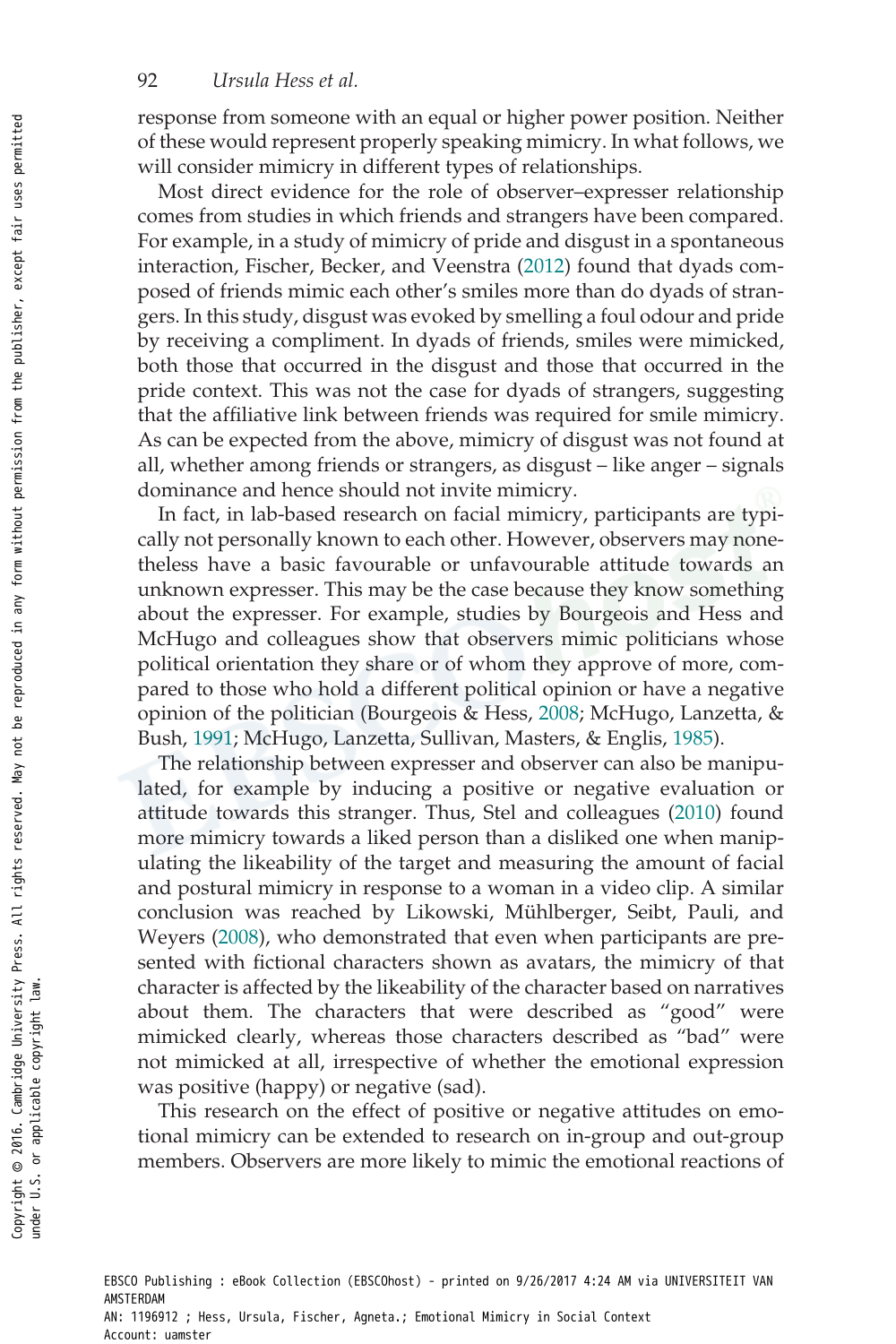in-group members than those of out-group members. This effect was shown for facial mimicry, for example, by Bourgeois and Hess (Study 2, 2008) and by Van der Schalk and colleagues (2011). In these studies, the same targets showing emotions were presented as either in-group members or out-group members. The results show that observers mimic the negative expressions of in-group members more than the same expressions of out-group members. Interestingly, however, both studies independently did not find such an in-group effect for smiling. In both studies, smiling was mimicked to the same extent, independently of group membership. We will come back to this exception for happiness later. In another study, which extents findings based on the mimicry of facial expressions, Weisbuch and Ambady (2008) found that the anxious voice of an in-group member was imitated more than the anxious voice of an out-group member.

These and other studies that manipulated group membership of the emotion expresser (e.g. Yabar, Johnston, Miles, & Peace, 2006) seem to suggest that attitudes influences mimicry. In addition to attitude, similarity with the target may also affect affiliative stance. For example, Stel et al. (2010) found that similarity with the target increased mimicry, but only when the target was not liked. Guéguen and Martin (2009) examined the role of similarity on behavioural mimicry. They operationalized similarity as having similar names (Study 1) or having a similar field of studies (Study 2). The participants first watched a video of a woman who touched and rubbed her face very often during an interview and then read the CV of the woman, which contained the similarity/dissimilarity information. They were subsequently instructed to watch the video more closely and the amount of mimicry with the target was measured. As expected, participants in the similarity condition mimicked more than in the dissimilarity condition, in both studies. This effect was mediated by how much the respondents liked the target. Specifically, respondents who perceived themselves as similar mimicked the target more, because they liked the target more.

In sum, based on studies of both behavioural and emotional mimicry, there seems to be a tendency for friends, in-group members, and liked persons to be mimicked more than strangers, out-group members, and disliked persons. This supports the notion that mimicry is a means to reciprocate affiliation. Yet, in many studies, evidence for mimicry is observed even when no information about the other is provided, and the other does not seem overly similar either. A good example would be the classic studies by Dimberg (1982) using the PFA (Pictures of Facial Affect; Ekman & Friesen, 1976). Yet, for human beings as a social species, affiliative intent can be assumed to be the default stance for situations in which the other is a potential in-group member and no negative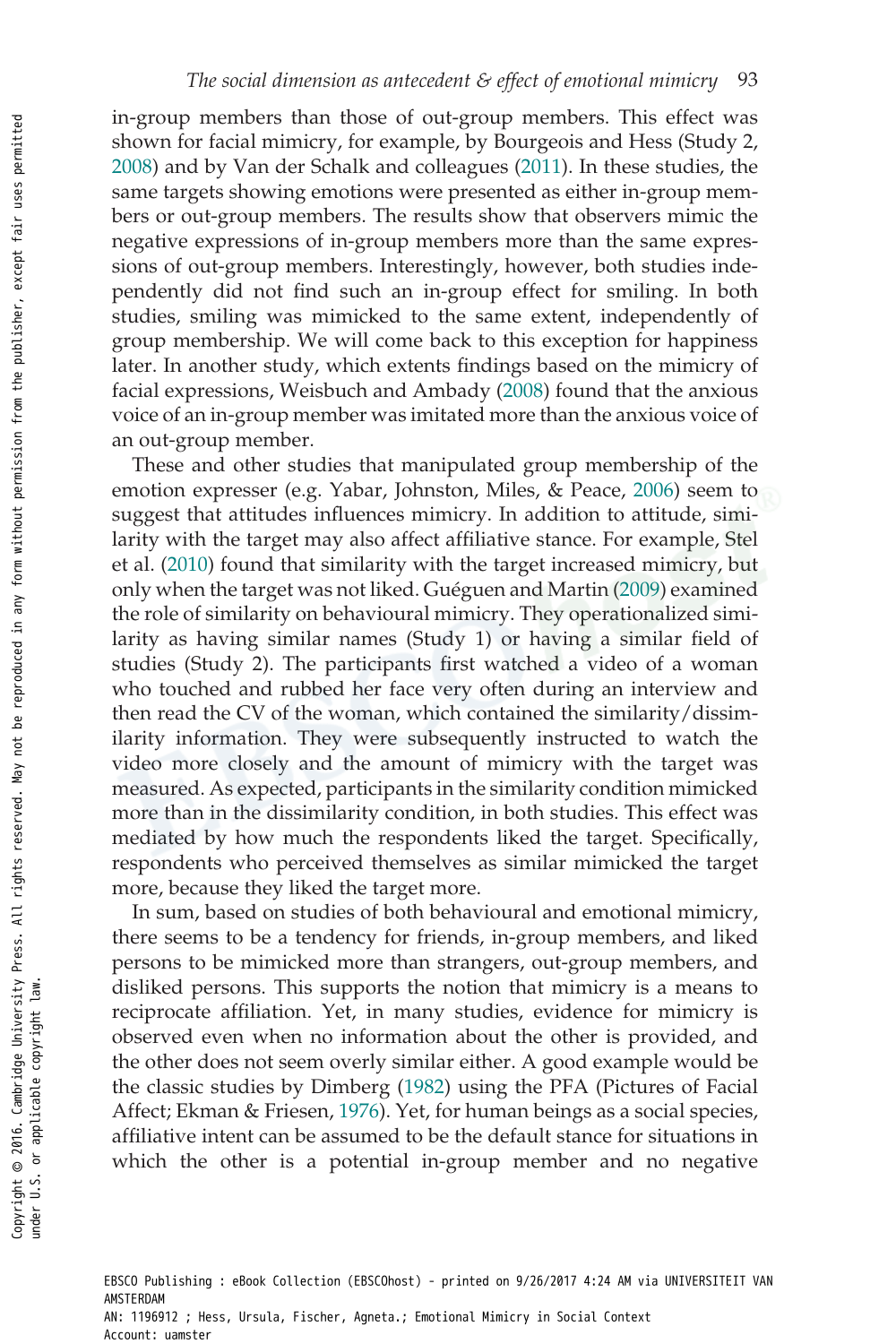information is provided by the context. Thus, in cases where observers do not know the person, mimicry can be expected in most cases at least for affiliative emotions.

Yet, what can be expected in response to non-affiliative, dominant emotion expressions may depend on the nature of the relationship. Häfner and IJzermans (2011), for example, showed that individuals with a communal relationship smiled at the sight of a photo of their angry partner, but mimicked the angry expression of strangers by frowning. As reported earlier, other studies have found no mimicry of anger or disgust, whether in friends or strangers (Bourgeois & Hess, 2008, Study 2; Fischer et al., 2012) and in most contexts we do not expect displays involving non-affiliative emotions to invite mimicry. Showing anger in response to anger is generally seen as a provocative display. Smiling on the other hand may serve as a suitably submissive ingratiating display. For example, in a close relationship smiling should be predominantly an affiliative, appeasing, or accommodating response (Häfner & Ijzerman, 2011). Smiles can also signal dominance or superiority, however, and may hence be perceived as a provocation as well (Niedenthal, Mermillod, Maringer, & Hess, 2010). The question arises when strangers' anger expressions are mimicked, as was the case in the study by Häfner and Ijzerman (2011). This may not only depend on the nature of the relationship but also on the social interaction goals. One may mimic a stranger's anger when the anger expression is not perceived as directed to the self, and thus not as a signal to be acted upon (Bourgeois & Hess, 2008, Study 1). This may be often the case when viewing photos or videos, which create a passive stance, as there is no interaction goal in that situation. However, perceiving an angry face may also enhance a motive to signal dominance or superiority oneself, because it evokes a hostile motive. In this latter case, the expression would best be described as a reactive emotion display rather than mimicry (see also, Hess & Fischer, 2014).

## Social goals and motives

The nature of an emotional exchange is not only dependent upon whether we have a positive or negative attitude towards a stranger, or whether we feel (dis)similar, but also on the goal of the emotional exchange and the interpretation and relevance of the other's motives (see also, Cesario, Plaks, & Higgins, 2006). For example, does a doctor mimic a patient's facial expressions when she tries to keep a distance? Or, does a poker player mimic his adversary's expressions? In most previous research on emotional mimicry, no information about the interactional or social goals of the target has been provided. This makes it impossible to know what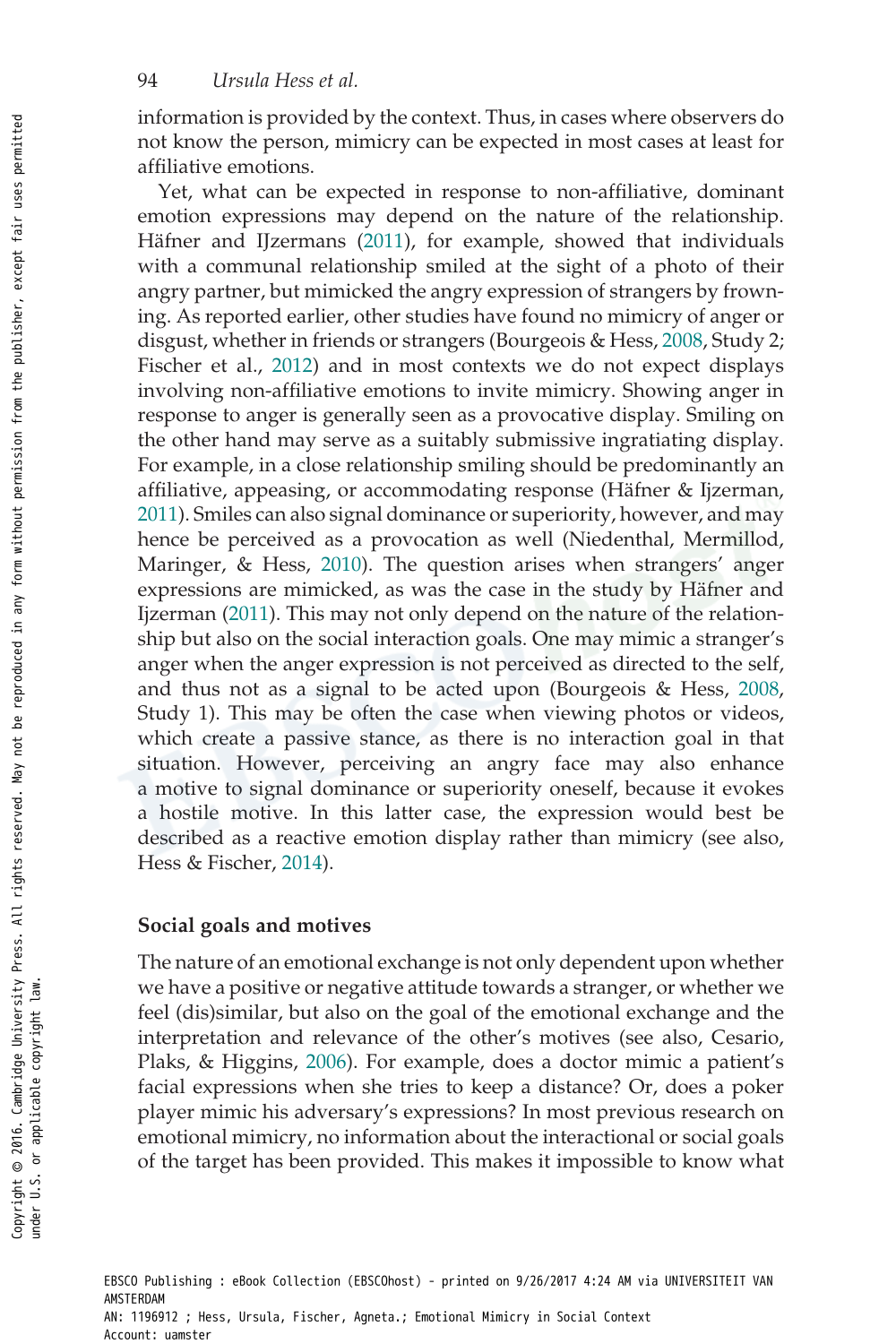the expression means and what impact it has on our relationship with the other person or the tasks we are engaged in. Thus, when another person expresses an emotion, we not only process information on whether we like the person or not but also on how we interpret this expression with regard to our own and the other's social goals. This interpretation can be based on a variety of contextual factors, such as the situation that may have elicited the emotion, the type of person expressing the emotion, the meaning of the emotional exchange for one's relationship with that person or the tasks we are engaged in.

The idea that social goals in an emotional exchange are relevant for the presence or attenuation of mimicry has been addressed in different contexts. Thus, Lakin, Chartrand, and Arkin (2008) manipulated affiliation goals in order to study their effects on mimicry. For this, they induced social inclusion or exclusion using an online Cyberball game (Williams & Jarvis, 2006) and instructed participants to describe a photo to a confederate in the second part of the experiment. The mimicry of the foot movement of the confederate was the dependent measure and the researchers found that participants in the exclusion condition mimicked the foot movement more than in the inclusion condition. The authors assumed that the motive to affiliate was stronger in the exclusion condition and that mimicry is one means to achieve this.

Another way to manipulate social goals is to place people in cooperative versus competitive conditions. In a classic study, Lanzetta and Englis (1989) told people that they would either cooperate or compete with a coactor. They then saw the co-actor on a screen react to the game, which involved electroshocks when loosing. Participants mimicked both smiles and discomfort grimaces shown by the cooperating co-actor but not by the competing one. In fact, they showed counter-empathic expression to the grimaces of the competing other. These findings were replicated by Weyers and colleagues (2009) who used unconscious competition priming (versus neutral priming) and also found both an absence of mimicry and evidence for counter-empathy in the competition condition. Thus, participants in a competitive relationship are usually in an antagonistic rather than affiliative frame of mind and do not have the social goal to affiliate with the other and are therefore unlikely to mimic the facial displays of their opponent.

Still another line of research has argued that the perception of a specific social category not only evokes associated behaviours (e.g. elderly and walking slowly) but also prepares the perceiver's motivational system for an interaction with the specific target (Cesario et al., 2006). Following this line of argument, not merely perceiving a member from a social category would prime automatic behaviour, but a personal interaction goal could evoke a response that does not reflect the stereotype. Indeed in Study 2,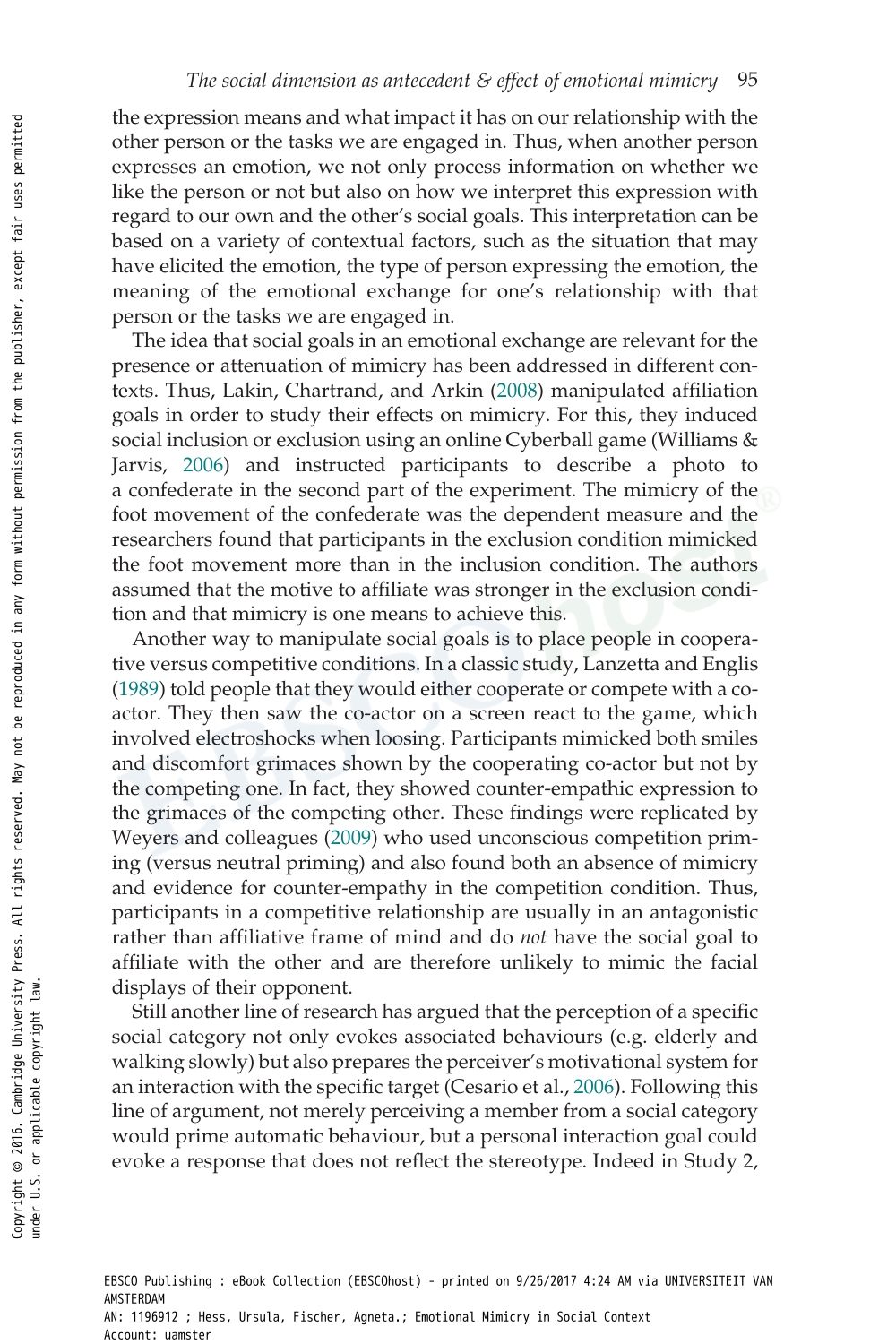#### 96 Ursula Hess et al.

Cesario and colleagues showed that participants who were primed with gay (versus straight) targets reacted with a more hostile response, even though this is not part of the stereotype of gay men. Applying this to emotional mimicry, we could argue that the interaction goal of perceivers influences whether and which emotion displays are mimicked.

Two recent studies from our own laboratory (Hess, Blaison, & Semin, 2013; Hess, Dandeneau, & Blaison, 2015) explicitly addressed the effect of social goals on emotional mimicry. One specific goal in an interaction may be to ignore the other person's emotions, for example, when one does not want to be influenced by another person's emotions or tries to stay distant. In those cases, one would not expect mimicry to occur, because as in the antagonistic situations above, the social goal is precisely not to affiliate. We used a classical affective priming paradigm to examine what happens when participants are instructed to disregard the first of two sequentially presented facial expressions, thus making only the second expression meaningful. Participants first saw either a positive (happy), negative (angry), or neutral facial expression for 100 ms, which served as the prime and which the participants were told to ignore. Then a second facial expression was shown and remained on the screen for several seconds. This expression served as the target and was either congruent or incongruent with the prime. Participants were asked to decide whether the target showed either a positive or negative expression and to react as quickly as possible. Emotional mimicry towards the prime and the target was assessed using facial electromyography (EMG) at the Corrugator Supercilii (frown), Orbicularis Oculi (wrinkles around the eyes), and the Zygomaticus Major (lifting the corners of the mouth in a smile) sites.

Reaction time measures were in line with the classical affective priming effect, that is, reaction times to congruent targets were significantly shorter than reaction times to incongruent targets. This finding suggests that despite the instruction to ignore these faces, the facial primes were seen and processed by the participants. However, the facial EMG results for the prime and target faces revealed a different processing pattern. First, a short period of activation of the Corrugator Supercilii occurred, which was independent of the valence of the prime and seems to represent an orienting response towards the stimulus. Following this, at 300–500 ms after the presentation of the target face, muscle activation congruent with the target face was observed, such that for angry targets an increase of Corrugator Supercilii activity with a concurrent decrease of Orbicularis Oculi and Zygomaticus Major was found. The opposite pattern was found for happy primes.

This pattern of findings shows that even though they were clearly perceived and processed – as the primes were presented supraliminally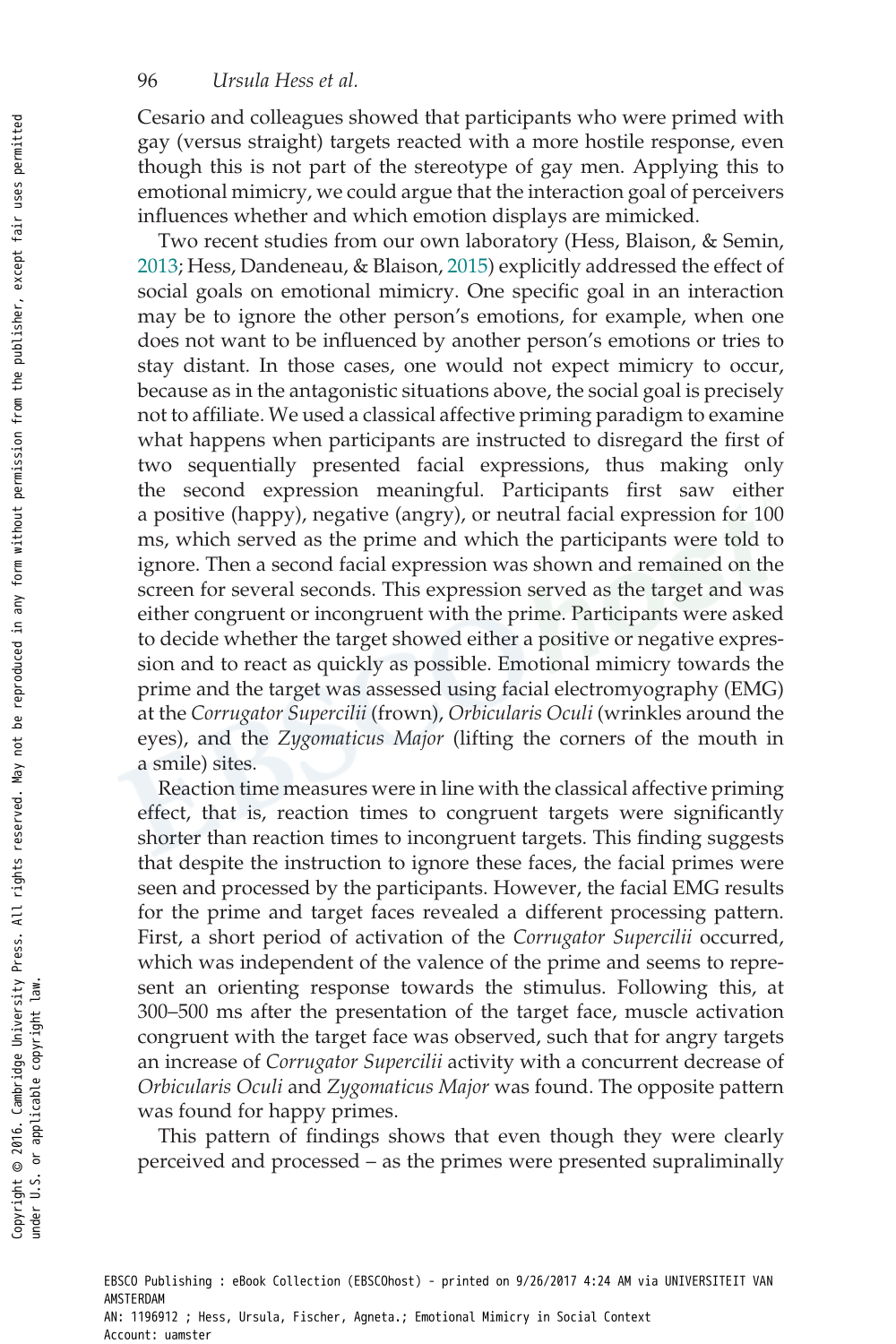and a classic affective priming effect had been obtained – the primes were not mimicked. By contrast, the targets were mimicked. These findings point to the importance of the observer's motivation and suggest that expressions that are to be disregarded are not perceived as meaningful to the current goals of the observer and are therefore not mimicked.

In a second study, we directly manipulated a social goal of understanding the other. Specifically, participants saw briefly (33 ms) presented expressions of sadness and anger and had to decide which emotion they saw. Some expressions were rewarded – that is, participants knew that they would receive a monetary reward if they were able to correctly decode these expressions, that is, demonstrate their understanding of the other's emotional expression. For half the participants, correctly decoded expressions on male faces were rewarded, for the other half correctly decoded expressions on female faces were rewarded. That is, participants were motivated to attend to the rewarded expressions and to understand their meaning so as to correctly decode them to receive the reward. The results showed that decoding accuracy for both emotions was higher in the reward condition. And as expected – at least for sadness – facial mimicry was also enhanced. That is, participants with the goal to understand the other better – so as to be more accurate in decoding and to receive the reward – showed more mimicry, and did indeed understand the expressions better. However, as noted above, increased mimicry was only found for sadness. As mentioned above, anger displays are non-affiliative and dominant and may not per se invite mimicry even when an external social goal was provided that can foster mimicry.

One limitation of most studies reported above is that sender and emotional message are confounded. That is, the social goal of the sender is directly signalled by the facial expression and hence mimicry can be seen as occurring in response to the sender but also in response to the expression. That is, what these studies can show is the importance of the interpretation of the social goal (which depends on the sender by emotion interaction) for mimicry to occur but they do not allow the reverse conclusion that the sharing of the emotion is a relevant dimension for mimicry.

Yet, the Mimicry in Social Context model by Hess and Fischer (2013) argues that the mimicked emotional display should reflect a sharing of the original emotional display rather than a reaction to the original display. Importantly, individuals are not understood to "blindly" mimic what they see, but rather they mimic what they understand about the others' feelings. This notion was first proposed by Bavelas (Bavelas, Black, Lemery, & Mullett, 1986) in an article appropriately titled "'I show how you feel': Motor mimicry as a communicative act." As such, all that would be required would be the knowledge about the emotional message – irrespective of its form. Evidence for this comes, for example, from cross-modal mimicry,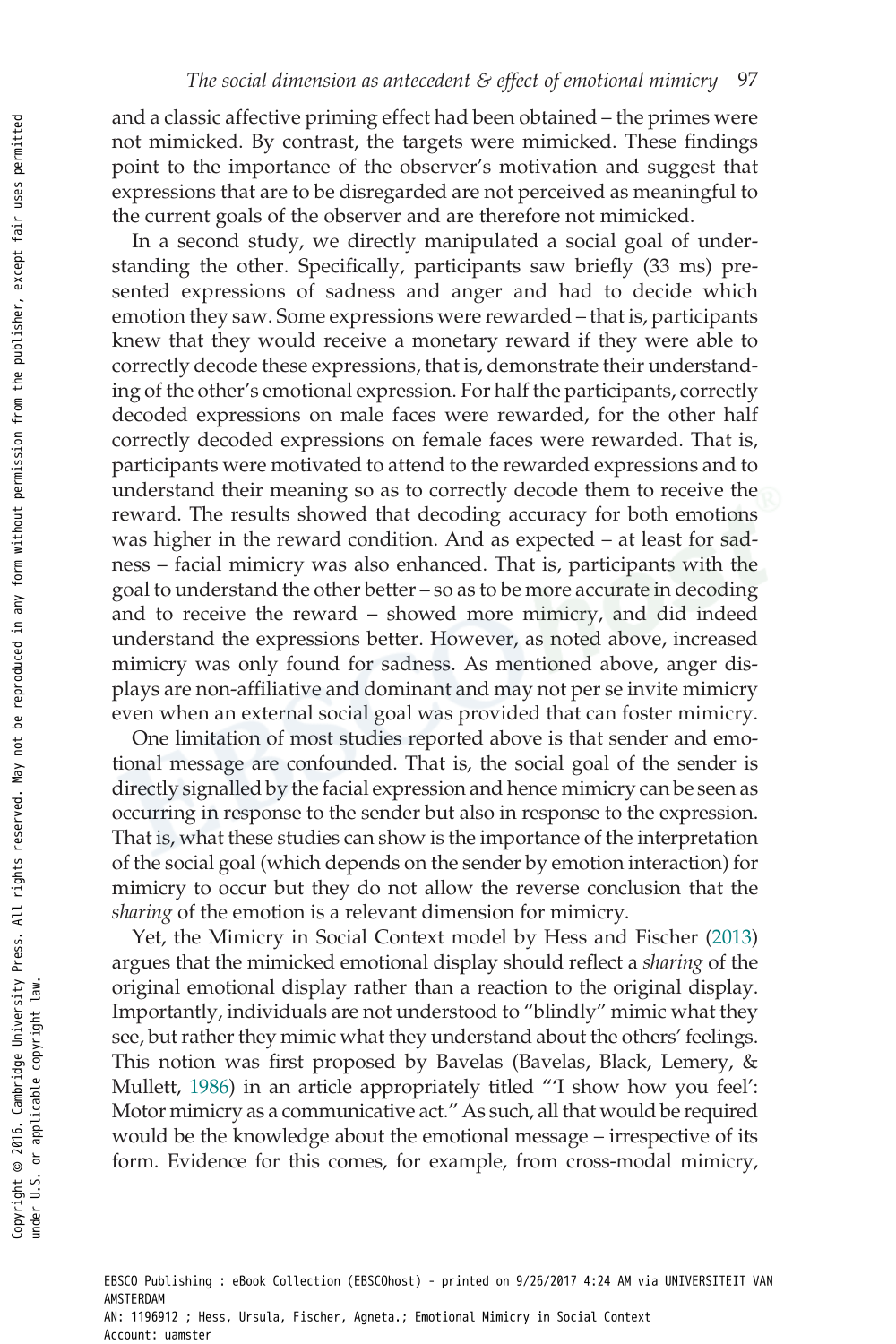

Figure 5.1 Example stick figure faces showing happiness, anger, sadness, and fear.

where individuals mimic facially emotions they hear (see Hawk and Fischer, Chapter 6).

When separating the content of the emotional message from the sender, it is possible to more directly investigate the emotional message while leaving the emotional display similar. Emotional messages may differ depending on who displays the emotion, eliciting different interaction goals. That is, we can vary the degree to which the emotional message has relevance for both sender and receiver and hence can be considered to represent a shared perspective. We conducted a study (Dietrich, Hühnel, Sangenstedt, & Hess, 2013) in which the message consisted of pictures that present minimal representations of human faces, namely stick figures (see Figure 5.1 for example).

Stick figures contain none of the context information such as age or social group that are inherently part of real human faces and hence on their own do not provide relationship-relevant information, and thereby unconfound sender relevance and message relevance. In addition, they quite clearly are not the sender, but rather a message composed by the sender. Hence the social goals of the sender and the meaningfulness of the message for the receiver are manipulated by identifying different senders. This was done by presenting the stick figures in three different contexts. One-third of the participants were told that the figures were created by stroke patients as part of an emotional training in their physical rehabilitation programme. Another third were told that a computer program had created the expressions based on a selection of facial features. The last third were told that the figures were created by children who had drawn a close person in different emotional states.

We expected that in the stroke patient condition the emotional message should be meaningful and relevant and thereby invite mimicry as the purported creator should not be perceived as either dominant or nonaffiliative. Further, we would expect most observers to feel empathic towards the sender, as the sender is someone struggling to recover from a major health problem. Importantly, the emotional messages – the facial expressions shown by the stick figures – also should not signal dominance or affiliation intentions with regard to the observer as they are not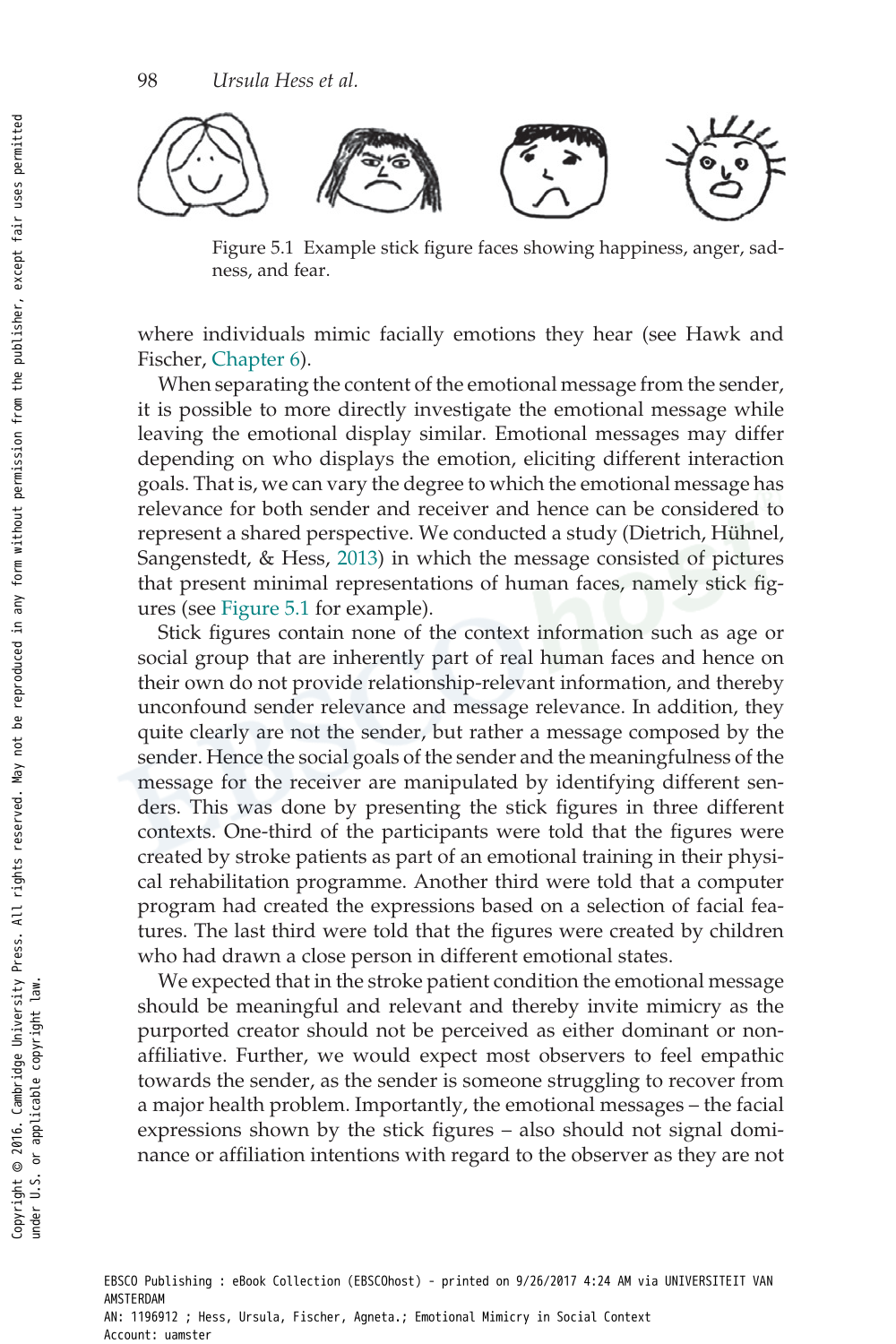directed at the observer and are not meant to signal dominance intent. Hence in this case, we would expect mimicry of all emotions, including anger. By contrast, stick figures created by a computer program should elicit the lowest level of mimicry because a computer cannot per se create an emotionally meaningful message or wish to affiliate. Hence the most obvious outcome would be an absence of mimicry in this condition. However, it is possible that this notion may not fully reflect the reality of human computer interaction. A recent study showed that the cortical processing of smiling emoticons, as indexed by the N170, resembled the processing of faces, but only when shown in the right direction (Churches, Nicholls, Thiessen, Kohler, & Keage, 2014). Further, when engaging in interactions, people have a strong urge to predict their interaction partner's reaction to their own behaviour and to build mental models of the other person from which to predict the likely response of the other (Frith & Frith, 2006). However, humans create not only mental maps of other humans but also of their technological environment (Norman, 1987). As such, it is not impossible that especially young people who grew up interacting with computers mimic in this context if indeed reactions to emoticons generalize to reactions to stick figures. In this case, the mimicry might be most likely for happy and sad faces as happy and sad emoticons are very common, but not anger or fear emoticons. We expected the least motivation for mimicry for stick figures created by children. Naïve theories suggest that children's drawings do not represent clear messages as children frequently draw indiscriminately large numbers of images, making an individual image less meaningful.

One hundred and twenty female participants were recruited via an online participant database at Humboldt-Universität zu Berlin. Their mean age was 23.6 years, and they were either students or young professionals. The participants were randomly assigned to one of the three conditions and first told about the supposed creator of the stick figures. Following this, we presented the stick figures with expressions of happiness, anger, sadness, or fear in random order, while we measured facial EMG at Corrugator Supercilii, Orbicularis Oculi, Zygomaticus Major and Frontalis, pars medialis sites to assess whether the expressions were mimicked.

Overall, emotional mimicry was present and varied meaningfully between the three conditions. As can be seen in Figure 5.2, and as predicted, all emotion expressions were mimicked when the stroke patients were seen as the sender of the emotional message. This is in line with the notion that their emotional messages were seen as meaningful and affiliative. Also as expected, there was considerably less evidence for the mimicry of stick figures purportedly drawn by children. In this case, only happy expressions were mimicked. In fact, we had previously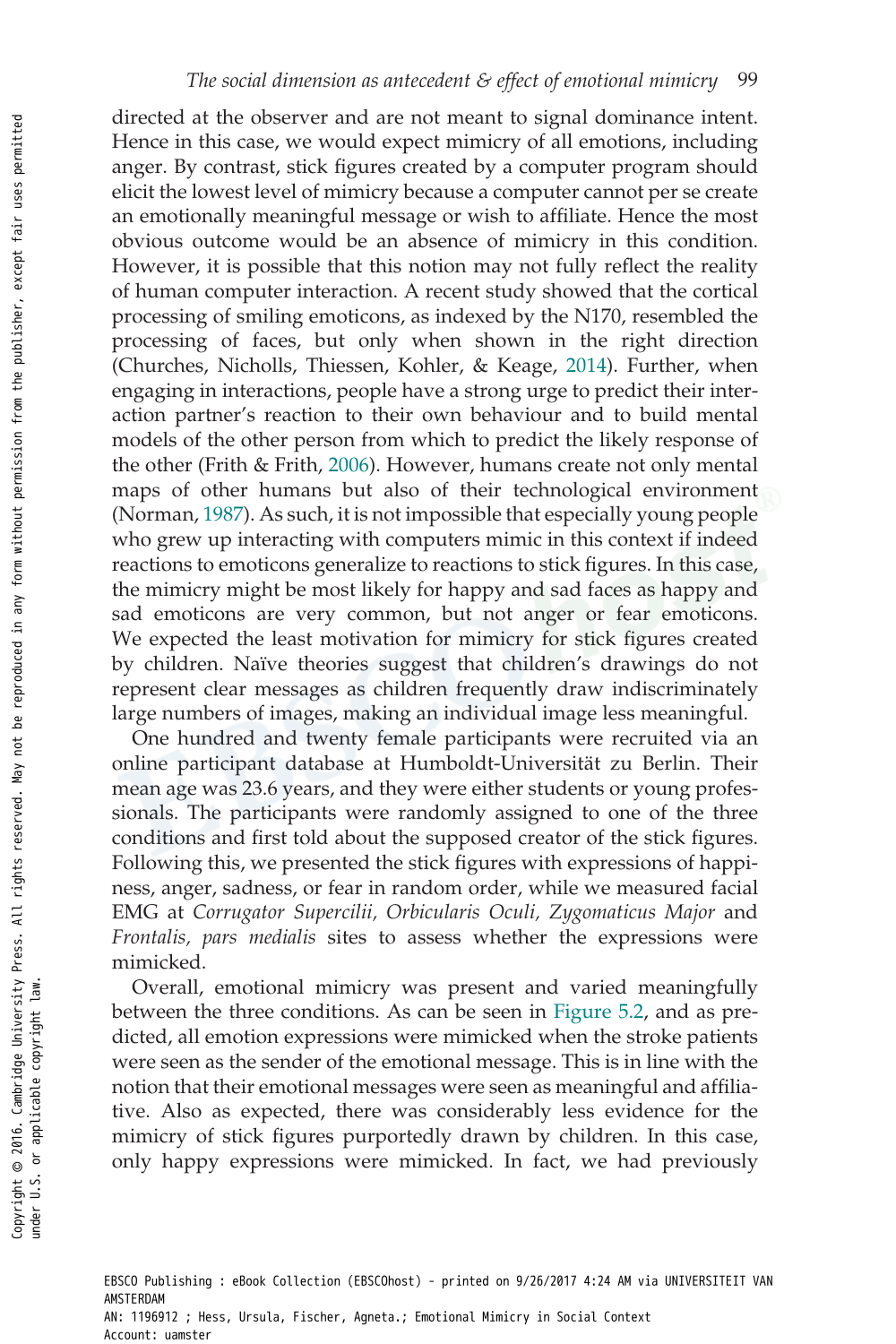



Figure 5.2 Emotional mimicry to stick figures across conditions and emotions. Emotional mimicry was defined by patterns of muscle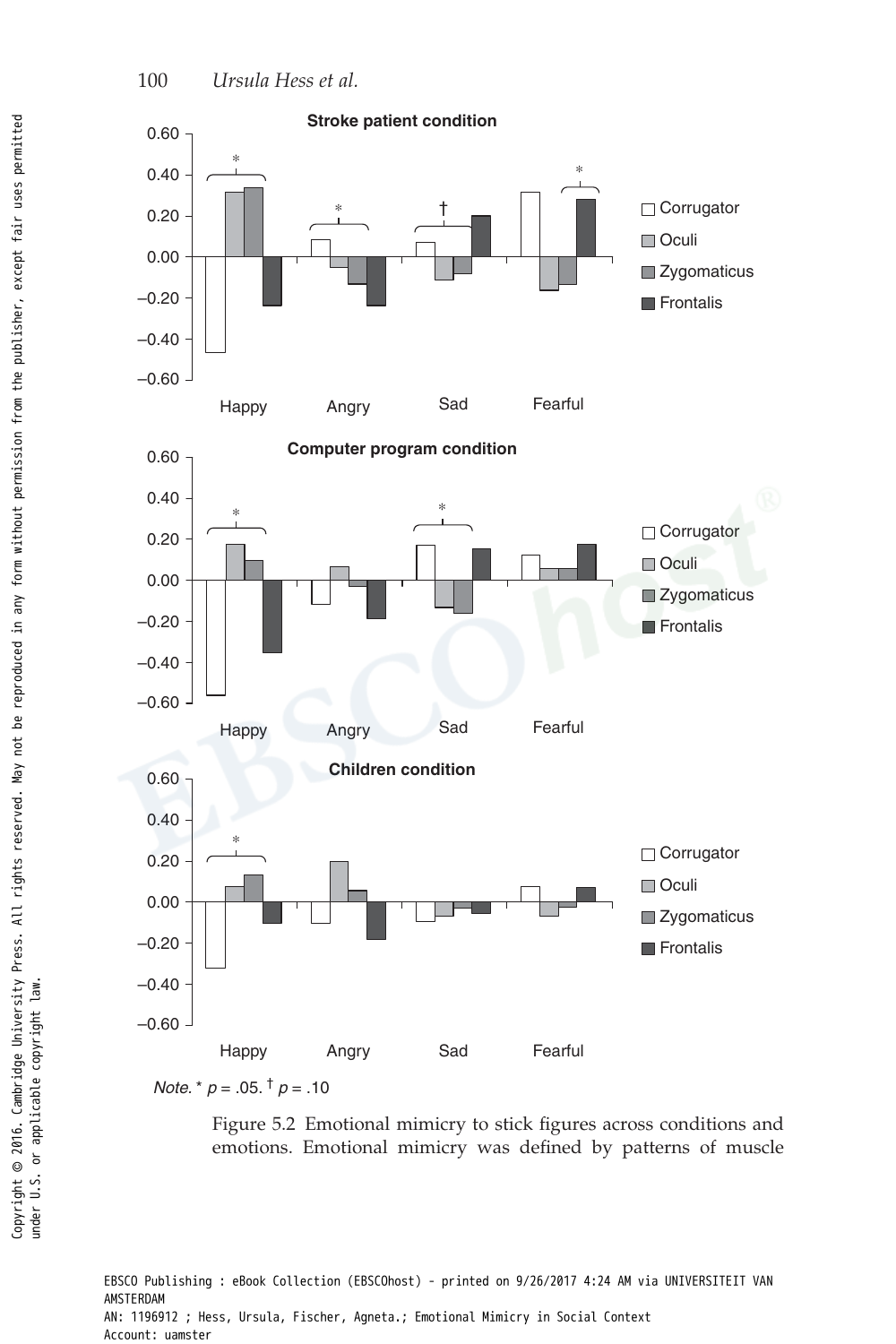noted that mimicry of happy expressions often occurs even when all other expressions are not mimicked.

This may lie in the nature of the emotional message of happy expressions. Mimicry is a means of affiliating. But, as noted in evolutionary psychology, affiliation has a positive side by providing us with sources of support, but also a negative side in that support may be demanded from us and this demand may exceed what we are willing to provide (Schaller, Park, & Kenrick, 2012). In that sense, sadness mimicry in particular can be understood as having a high social cost (Bourgeois & Hess, 2008). Happiness, however, signals that all is well and by its very nature therefore assures that no "expense" will accrue. As such, it may well be that happiness mimicry has a high likelihood to occur if there is no specfic reason why it should not (as would be the case if the happiness is attributed to a competitor who may feel glee over our loss, as in Lanzatta and Englis, 1989, above).

The most fascinating result stems from the condition where the stimuli were supposedly computer-generated faces, where mimicry was found for happy and sad expressions. This is suggestive of the notion that our participants did indeed share the perspective of computer-generated faces. It would be interesting to repeat this study with a group of participants who are not used to computers. In this case, we would expect no mimicry. In sum, this recent evidence from our laboratory suggests that the social goals that are active in an emotional interaction have an impact on emotional mimicry.

#### Effects of emotional mimicry on affiliation

Whereas existing relationships have an influence on the extent in which we mimic, mimicry in turn also has effects on this relationship. Especially studies on behavioural mimicry have shown that mimicry leads to increased liking and thus fosters affiliation (e.g. Chartrand & Bargh, 1999; Lakin et al., 2003). For example, research on mimicry in a real-life courtship context (Guéguen, 2009) supports this notion. Men and women were videotaped during a speed dating session, in which women talked for a short time with men, in rotating order. Three female confederates took part in the speed

Caption for Figure 5.2 (cont.)

activition. Happiness mimicry was defined as in increase in Zygomaticus and Oculi activation compared to Corrugator activation. Anger and sadness mimicry were defined by the reverse pattern of these muscles. Fear mimicry was defined as an increase in Frontalis, compared to Zygomaticus activation.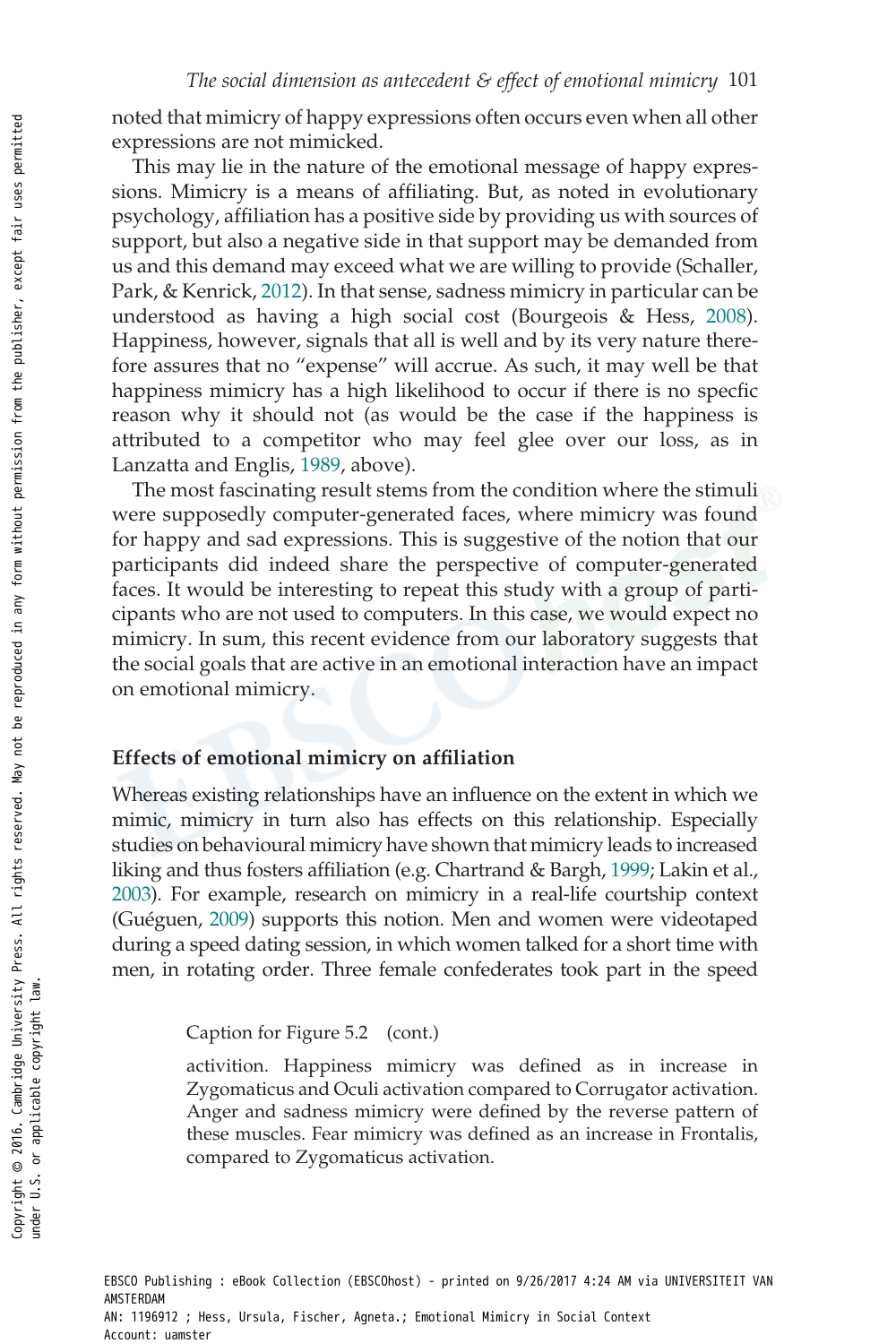#### 102 Ursula Hess et al.

dating session and were instructed to either mimic some of the men or not. They did this by repeating five expressions or statements. After the speed dating, the men received questionnaires asking which women they liked most. The men evaluated the dating interaction more positively when the woman mimicked them, and mimicry was further associated with a higher evaluation score of the relation and the sexual attractiveness of the woman.

Similar effects have been shown for emotional mimicry as well. Thus, participants in a study by Yabar and Hess (2007) were either mimicked by a confederate or not, while recounting a sad event from their life. Participants rated the mimicking confederate as more warm, tender, and approving and overall more positive than the non-mimicking confederate. This was irrespective of whether the mimicking confederate was an in- or an out-group member.

Yet, mimicry affects not only whether the mimickee likes the mimicker but conversely can also affect whether the mimicker likes the mimickee. This was shown by Stel and colleagues (2010). The study first manipulated liking for a person who was then shown on video or in an immersive virtual environment with instructions to the participant to either mimic or not mimic the person. Results showed that when participants intentionally mimicked a disliked person, liking for that person was not enhanced, whereas when participants mimicked a liked person, liking for that person increased.

Van der Schalk and colleagues (2011) report a similar finding showing that the spontaneous mimicry of negative emotions of in-group members was positively related to likeability ratings. They first presented participants short video clips from the Amsterdam Dynamic Facial Emotion Expression Set (ADFES), consisting of different emotional expressions (anger, fear, happiness) posed by models. Half of the models were White (which represented an in-group to the White participants) and the other half of the models were non-White (representing an out-group to the White participants). Participants rated the likeability of the targets when showing a neutral face before they saw the emotional video clips and again after they had seen the different emotional video clips. The results showed that liking of the models had increased, but only when the model was an in-group member. In addition, the increase in liking was mediated by the mimicry of negative facial expressions.

Obviously, these studies are limited in that there was no real interaction and the models that were presented were strangers and thus not very socially relevant for the participants taking part of the study. We can only speculate about the effects of emotional mimicry on the relationship between mimickee and mimicker, but given the fact that mimicry only occurs in the presence of some affiliative intent from both sides, we may predict that emotional mimicry will further enhance these affiliative tendencies and improve the relationship.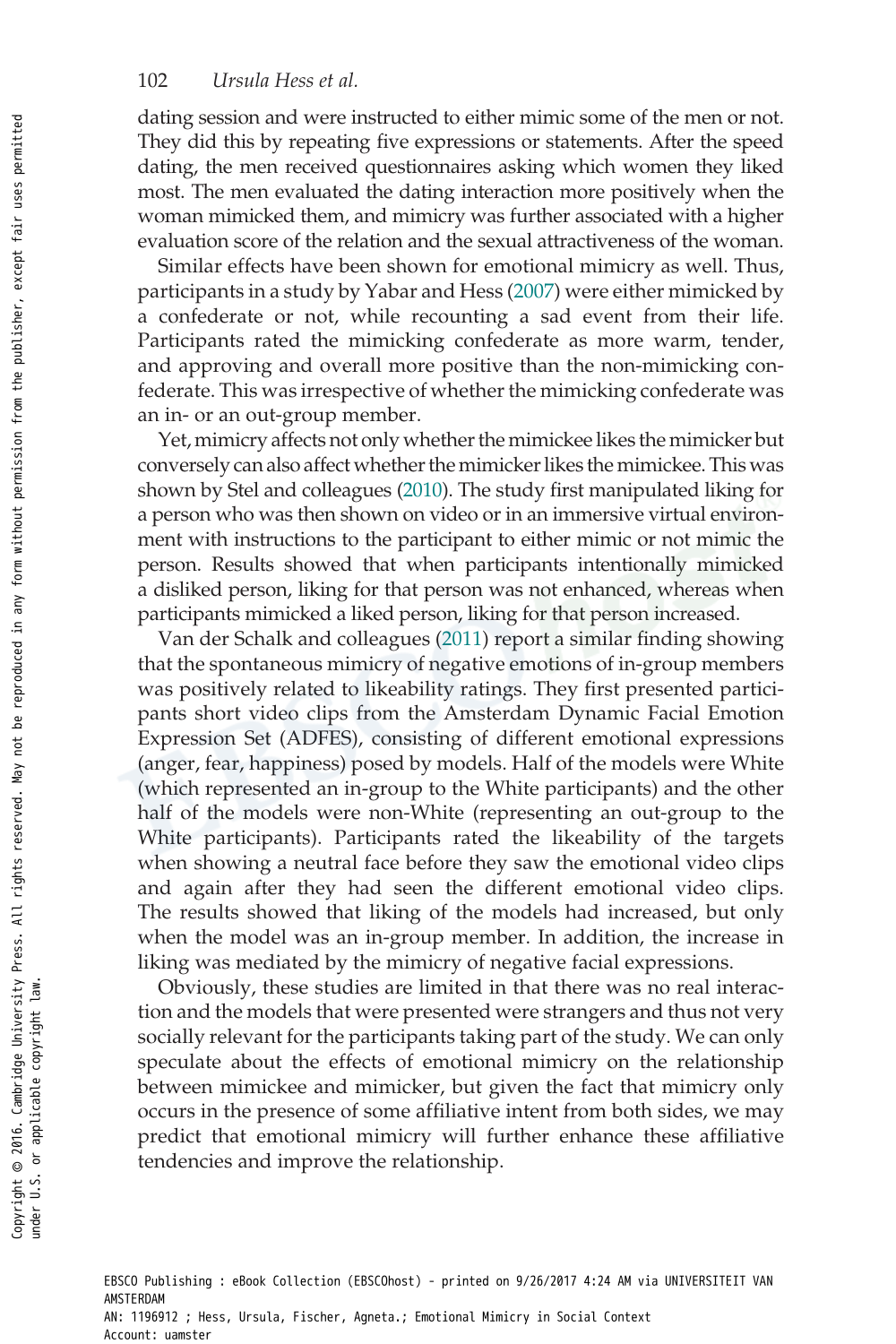That mimicry may play a larger role in social interactions is suggested by a study by Mauersberger, Blaison, Kafetsios, Kessler, and Hess (2015). Mauersberger et al. assessed the degree to which participants mimicked expressions of happiness, anger, sadness and disgust using facial EMG in a standard laboratory task. The participants also provided a ten-day diary on their daily interactions where they described any interaction of ten minutes or longer in terms of how positive versus negative they felt themselves, how positive versus negative they perceived the other person to feel, and how positive versus negative they rated the interaction as such. A clear pattern emerged which suggests that those who tend to mimic sadness in the laboratory reported the most positive interaction experiences whereas disgust mimicry had a negative effect. No direct effect of happiness and anger mimicry emerged. For these emotions, more complex interactions with personality emerged. This study, which analysed effects across all types of interactions within all types of relationships, is highly suggestive for the importance of mimicry in social interactions. Importantly, it also shows that mimicry in reaction to affiliative and nonaffiliative emotion displays has different social consequences.

# Conclusion

We have shown that whether individuals mimic the emotions of others strongly depends on their relationship with the other person (strangers, friends, intimates, positive, negative, similar, dissimilar), with the nature of this relationship (neutral, competitive, cooperative, etc.), and with the relevance of the emotional message in relation to potential social interaction goals (motivated to ignore, empathize, etc.). These studies suggest that emotional mimicry can help us to socially regulate interactions. The research presented here provides a tantalizing glimpse for the role of emotional mimicry in social interactions. This role is more complex but also more exciting than the simple function of "social glue." Rather, mimicry seems able to regulate social distance and mediate social meaning and does so in different ways depending on which emotion is – or is not – mimicked in a given context. In this sense of mimicry, the metaphor of a social bungee cord seems more adequate, as mimicry flexibly keeps social relations within bounds.

## References

Bavelas, J. B., Black, A., Lemery, C. R., & Mullett, J. (1986). "I show how you feel": Motor mimicry as a communicative act. Journal of Personality and Social Psychology, 50, 322–329.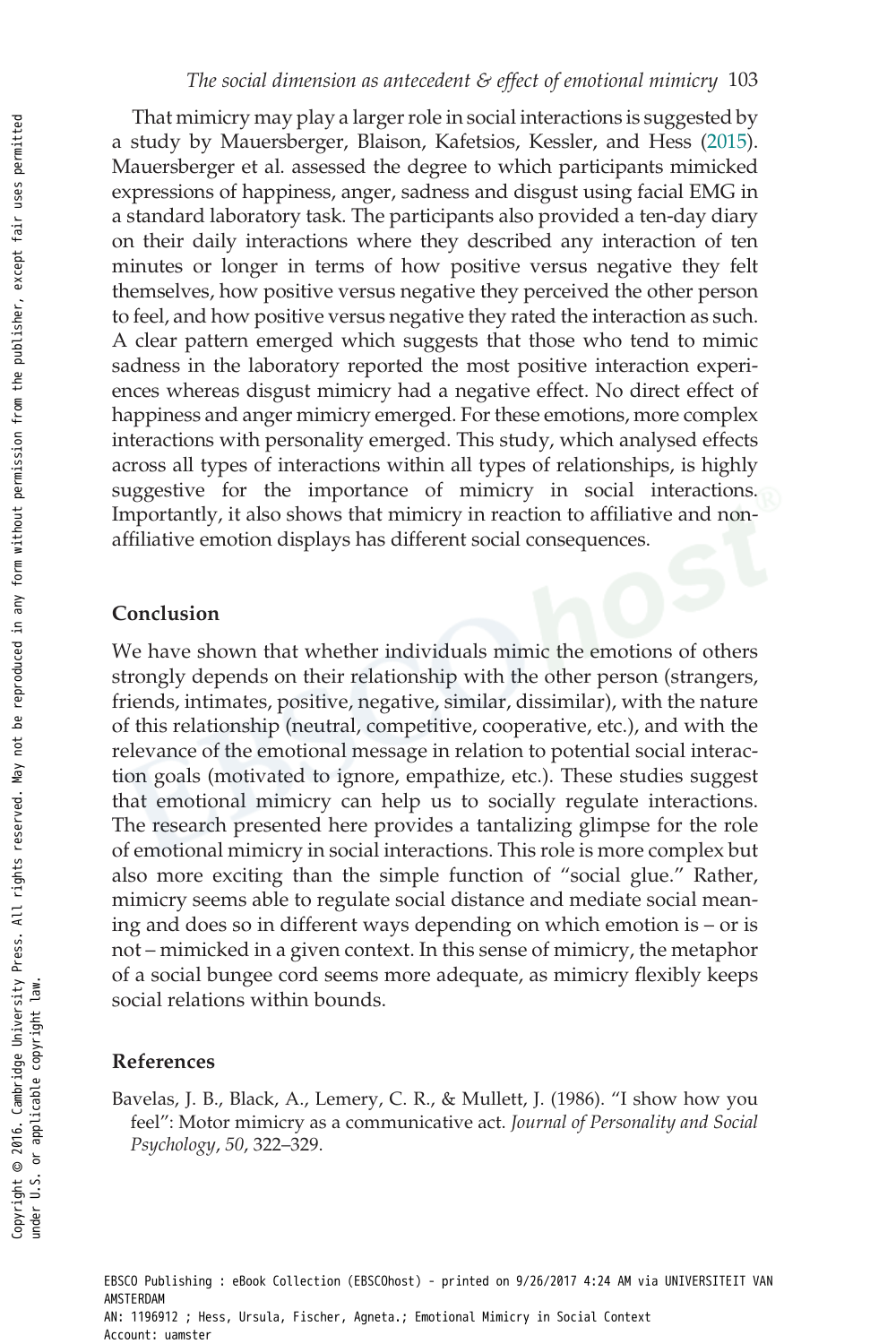- 104 Ursula Hess et al.
- Bourgeois, P., & Hess, U. (2008). The impact of social context on mimicry. Biological Psychology, 77, 343–352.
- Cesario, J., Plaks, J. E., & Higgins, E. T. (2006). Automatic social behavior as motivated preparation to interact. Journal of Personality and Social Psychology, 90, 893–910.
- Chartrand, T. L., & Bargh, J. A. (1999). The chameleon effect: The perception-behavior link and social interaction. Journal of Personality and Social Psychology, 76, 893–910.
- Churches, O., Nicholls,M., Thiessen,M., Kohler,M., & Keage, H. (2014). Emoticons in mind: An event-related potential study. Social Neuroscience, 9, 196–202.
- Dietrich, J., Hühnel, I., Sangenstedt, S., & Hess, U. (2013). Mimicry does not need to be social but social context influences mimicry. Paper presented at the Society for Psychophysiological Research, Florence, Italy, October 2–6.
- Dimberg, U. (1982). Facial reactions to facial expressions. Psychophysiology, 19 (6), 643–647.
- Ekman, P., & Friesen, W. V. (1976). Pictures of facial affect. Palo Alto: Consulting Psychologists Press.
- Fischer, A. H., Becker, D., & Veenstra, L. (2012). Emotional mimicry in social context: The case of disgust and pride. Frontiers in Psychology, 3, Published online November 2.
- Frith, C. D., & Frith, U. (2006). How we predict what other people are going to do. Brain Research, 1079, 36–46.
- Guéguen, N. (2009). Mimicry and seduction: An evaluation in a courtship context. Social Influence, 4(4), 249.
- Guéguen, N., & Martin, A. (2009). Incidental similarity facilitates behavioral mimicry. Social Psychology, 40(2), 88-92.
- Häfner, M., & Ijzerman, H. (2011). The face of love: Spontaneous accommodation as social emotion regulation. Personality and Social Psychological Bulletin, 37, 1551–1563.
- Hess, U., Blairy, S., & Kleck, R. E. (2000). The influence of expression intensity, gender, and ethnicity on judgments of dominance and affiliation. Journal of Nonverbal Behavior, 24, 265–283.
- Hess, U., Blaison, C., & Semin, G. R. (2013). Ignored emotions are processed but not mimicked. Paper presented at the 53rd Annual Meeting of the Society for Psychophysiological Research, Florence, Italy, October 2–6.
- Hess, U., Dandeneau, S., & Blaison, C. (2015). The impact of rewards on empathy. Manuscript in preparation.
- Hess, U., & Fischer, A. (2013). Emotional mimicry as social regulation. Personality and Social Psychology Review, 17, 142–157.
- Hess, U., & Fischer, A. (2014). Emotional mimicry: Why and when we mimic emotions. Social and Personality Psychology Compass, 8, 45–57.
- Kiesler, D. J. (1982). Interpersonal theory for personality and psychotherapy. In A. J. J. C. Anchin & Kiesler, D. (Eds.), Handbook of interpersonal psychotherapy, (vol. 101, pp. 3–24). Oxford: Pergamon Press.
- Knutson, B. (1996). Facial expressions of emotion influence interpersonal trait inferences. Journal of Nonverbal Behavior, 20, 165–182.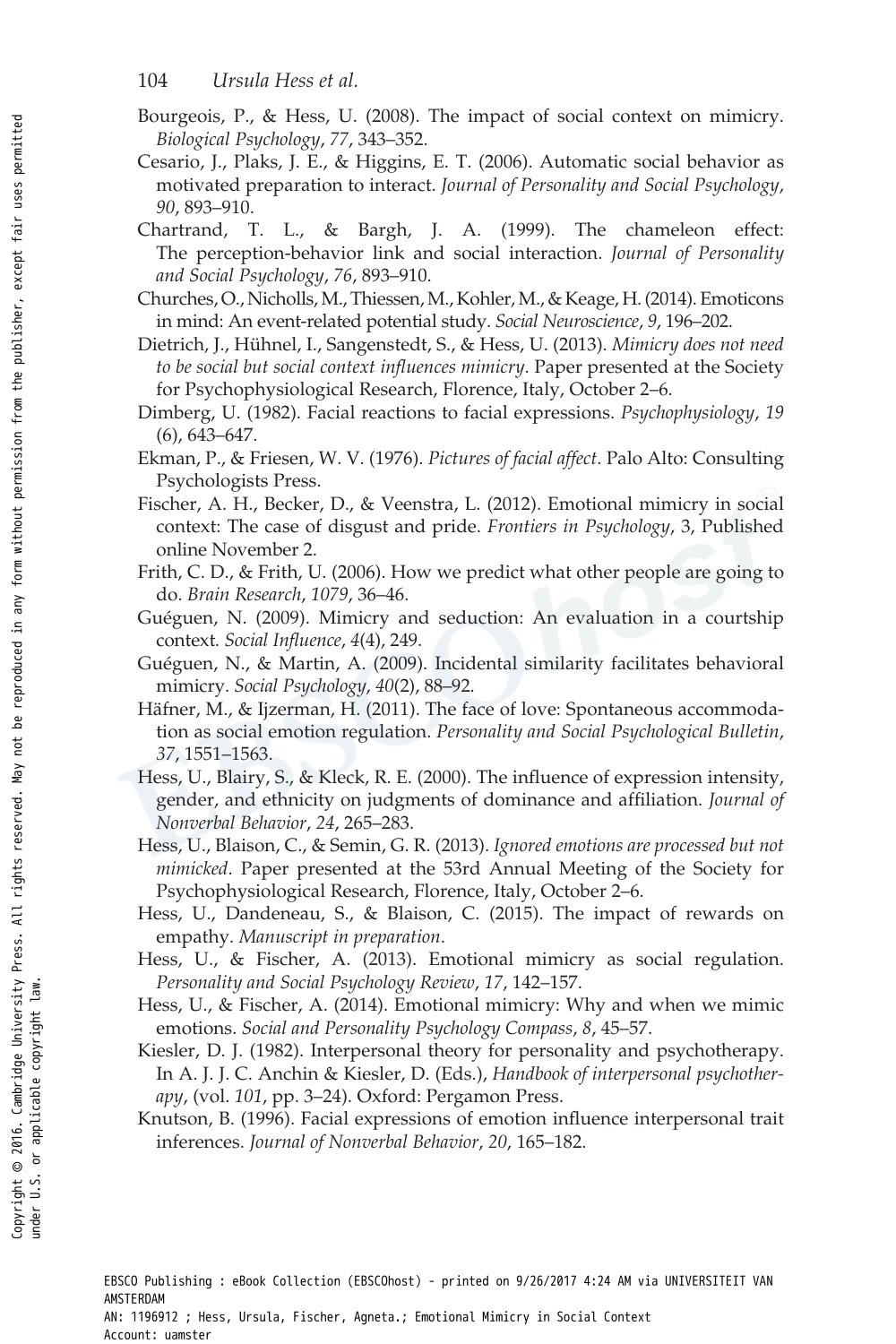- Lakin, J. L., & Chartrand, T. L. (2005). Exclusion and nonconscious behavioral mimicry. In K. D. Williams, J. P. Forgas, & W. von Hippel (Eds.), The social outcast: Ostracism, social exclusion, rejection, and bullying (pp. 279–295). New York: Psychology Press.
- Lakin, J. L., Chartrand, T. L., & Arkin, R. M. (2008). I am too just like you: Nonconscious mimicry as an automatic behavioral response to social exclusion. Psychological Science, 19, 816–822.
- Lakin, J. L., Jefferis, V. E., Cheng, C. M., & Chartrand, T. L. (2003). The chameleon effect as social glue: Evidence for the evolutionary significance of nonconscious mimicry. Journal of Nonverbal Behavior, 27, 145–162.
- Lanzetta, J. T., & Englis, B. G. (1989). Expectations of cooperation and competition and their effects on observers' vicarious emotional responses. Journal of Personality and Social Psychology, 56, 543–554.
- Leary, T. F. (1957). Interpersonal diagnosis of personality: New York: Ronald Press.
- Likowski, K. U., Mühlberger, A., Seibt, B., Pauli, P., & Weyers, P. (2008). Modulation of facial mimicry by attitudes. Journal of Experimental Social Psychology, 44, 1065–1072.
- Mauersberger, H., Blaison, C., Kafetsios, K., Kessler, C.-L., & Hess, U. (2015). The effects of individual differences in emotional mimicry on social interaction quality. Manuscript under revision.
- McHugo, G. J., Lanzetta, J. T., & Bush, L. K. (1991). The effect of attitudes on emotional reactions to expressive displays of political leaders. Journal of Nonverbal Behavior, 15, 19–41.
- McHugo, G. J., Lanzetta, J. T., Sullivan, D. G., Masters, R. D., & Englis, B. G. (1985). Emotional reactions to a political leader's expressive displays. Journal of Personality and Social Psychology, 49, 1513–1529.
- Niedenthal, P. M., Mermillod, M., Maringer, M., & Hess, U. (2010). The Simulation of Smiles (SIMS) Model: Embodied simulation and the meaning of facial expression. Behavioral and Brain Sciences, 33, 417–433
- Norman, D. A. (1987). Some observations on mental models. In R. M. Baecker (Ed.), Human-computer interaction (pp. 241–244). Burlington, MA: Morgan Kaufmann Publishers Inc.
- Schaller, M., Park, J. H., & Kenrick, D. T. (2012). Human evolution and social cognition. Oxford Handbooks Online: Oxford University Press.
- Stel, M., Blascovich, J., McCall, C., Mastop, J., van Baaren, R. B., & Vonk, R. (2010). Mimicking disliked others: Effects of a priori liking on the mimicryliking link. European Journal of Social Psychology, 40(5), 867–880.
- Stel, M., van Baaren, R. B., Blascovich, J., van Dijk, E., McCall, C., Pollmann, M. M. H., ... Vonk, R. (2010). Effects of a priori liking on the elicitation of mimicry. Experimental Psychology, 57(6), 412.
- Tiedens, L. Z., & Fragale, A. R. (2003). Power moves: Complementarity in dominant and submissive nonverbal behavior. Journal of Personality and Social Psychology, 84, 558–568.
- Tiedens, L. Z., Chow, R. M., & Unzueta, M. M. (2007). Complementary contrast and assimilation: Interpersonal theory and the social functions of contrast